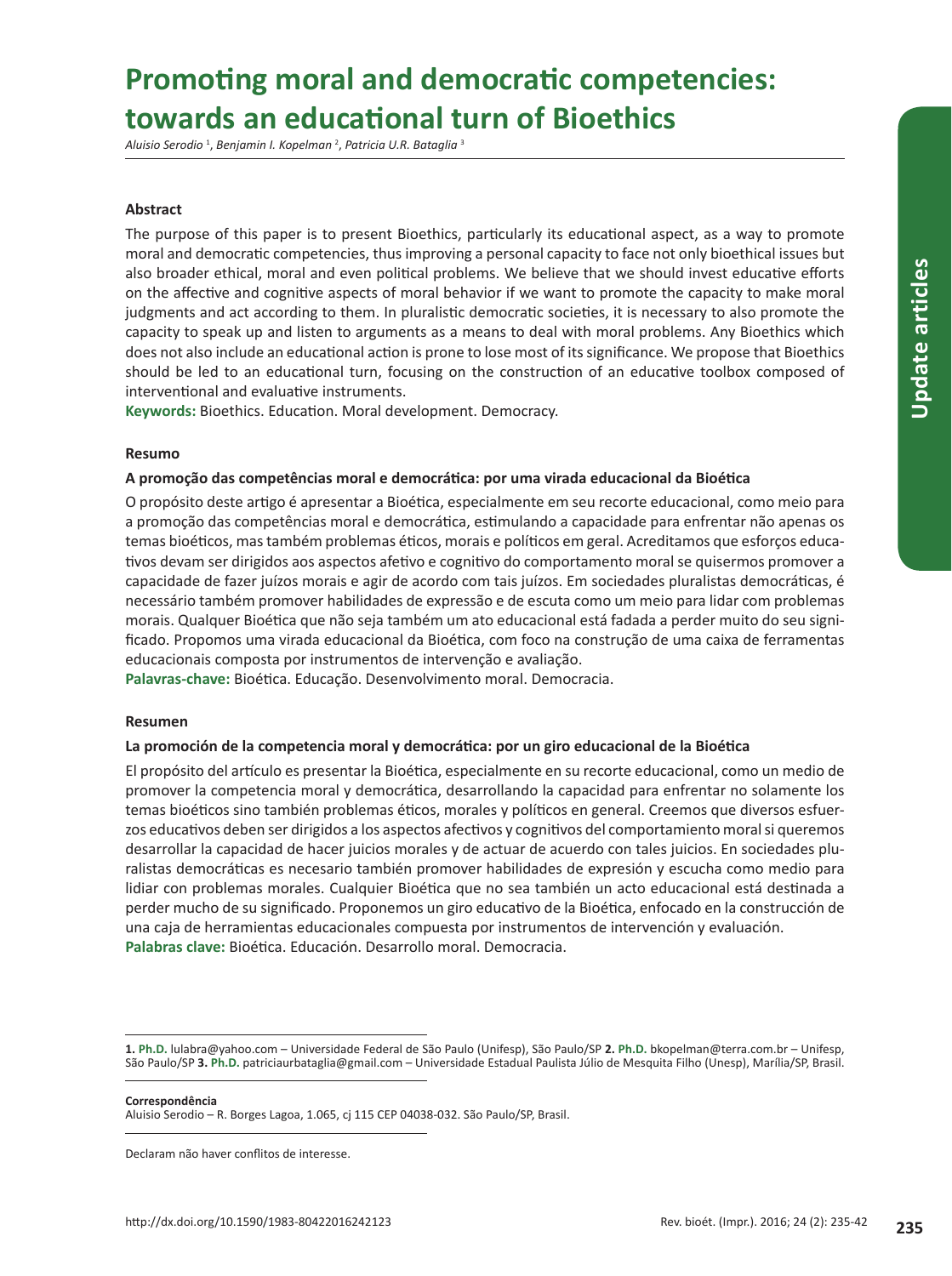It is estimated that in a single evening, on June 20<sup>th</sup> 2013, more than 1,000,000 people took to the streets of several Brazilian cities. These huge demonstrations were preceded and succeeded by smaller ones and at least three characteristics were common to all of them: 1) They were organized through online social networks and lacked traditional unified leadership; 2) Even though their claims were multiple, one primary target was selected: the quality of public services (especially transportation, healthcare, education and security); and 3) There was frustration regarding the way democratic representation was conducted in the country. It is our understanding that this last characteristic suggests some demands which might be addressed by Bioethics.

As we have seen in the recent past with somewhat similar popular movements (Occupy Wall Street, Spanish demonstrations and the Arab Spring, for example), both analysts and the government seemed to be completely at a loss regarding the significance, the proper answer and the foreseeable consequences regarding the voice of the people. In a typical example of what Bauman calls "liquid modernity", uncertainty was all around<sup>1</sup>.

According to this conception, contemporary western societies are still modern. The denomination of post-modernity is not well founded, since it suggests the idea that we have overtaken Modernity, while, in fact, we keep living based on its main constitutive elements: its dynamic of permanent rational questioning and its framework, in which social positions are conquered through merit instead of being a birthright<sup>2</sup>.

But current modernity is quite different from the one illuminist philosophers had imagined. In the 20<sup>th</sup> century, with the emergence of totalitarian regimes on both sides of the political spectrum and after two world wars (when more people were killed or abandoned to die as a result of human decisions than any other period of history)<sup>3</sup>, the belief that rational inquiry would lead us to a world of peace and prosperity for all could not be sustained anymore. Ideological utopias (fascism, communism, positivism) were severely shaken. Contemporary western societies gradually lost their faith in militancy and political passions to end up consecrating a hedonistic individualism<sup>4</sup>.

Moreover, our times are "liquid", in the sense that things are always flowing, taking different forms that are not easily contained<sup>1</sup>. With the arrival of the digital revolution and economic globalization, this continuous movement was impressively accelerated, and both the physical world and

human relationships, seem to run in faster cycles. As expected, this accelerated ongoing change has also affected ethics and morality.

John Rawls raised a question that clearly enunciates the challenge, which is both ethical and political, that we have to face: *How is it possible that there may exist over time a stable and just society of free and equal citizens profoundly divided by reasonable though incompatible religious, philosophical and moral doctrines*?<sup>5</sup> Complexity reaches its peak in developing countries, where the task of stabilizing a just society has to be preceded by the necessity of promoting freedom and equality among its citizens.

Under all those circumstances, one thing is paramount: the need to capacitate people to engage in discussions regarding propositions intended to solve contemporary social problems. The purpose of this article is to present Bioethics, particularly its educational aspect, as a way to promote competencies related to practical reasoning and moral action, thus improving personal skills, which are necessary to understand and participate in upcoming approaches of deliberative democracy.

#### **Practical problems**

One thing that political and moral philosophies have in common is that they deal with practical problems. These are problems which must be solved, otherwise ordinary life will be disturbed with consequences that are, at the very least, unpleasant. Human things, especially human relationships, give birth to practical problems. These things and relationships are marked by contingency: they do not follow any law of necessity and, therefore, can be different from what they happen to be. Because of that, whenever one faces practical problems, one needs a form of knowledge that does not lead to certainty; but will, nevertheless, produce recommendations, guidance or obligations<sup>6</sup>.

There are three kinds of practical problems: pragmatic, ethical and moral<sup>7</sup>. Pragmatic problems deal with situations in which the final goal is already established. The agent has to find out, based on instrumental reasoning and empirical observation, efficient ways to accomplish that goal<sup>7</sup>.

Ethical practical problems are related to the choice of goals<sup>7</sup>. They explore the category of values or goods, things considered worthy by the agent. Their central point is to find out or to build an authentic conception of a good life, a life worth living, which is the most legitimate of all individual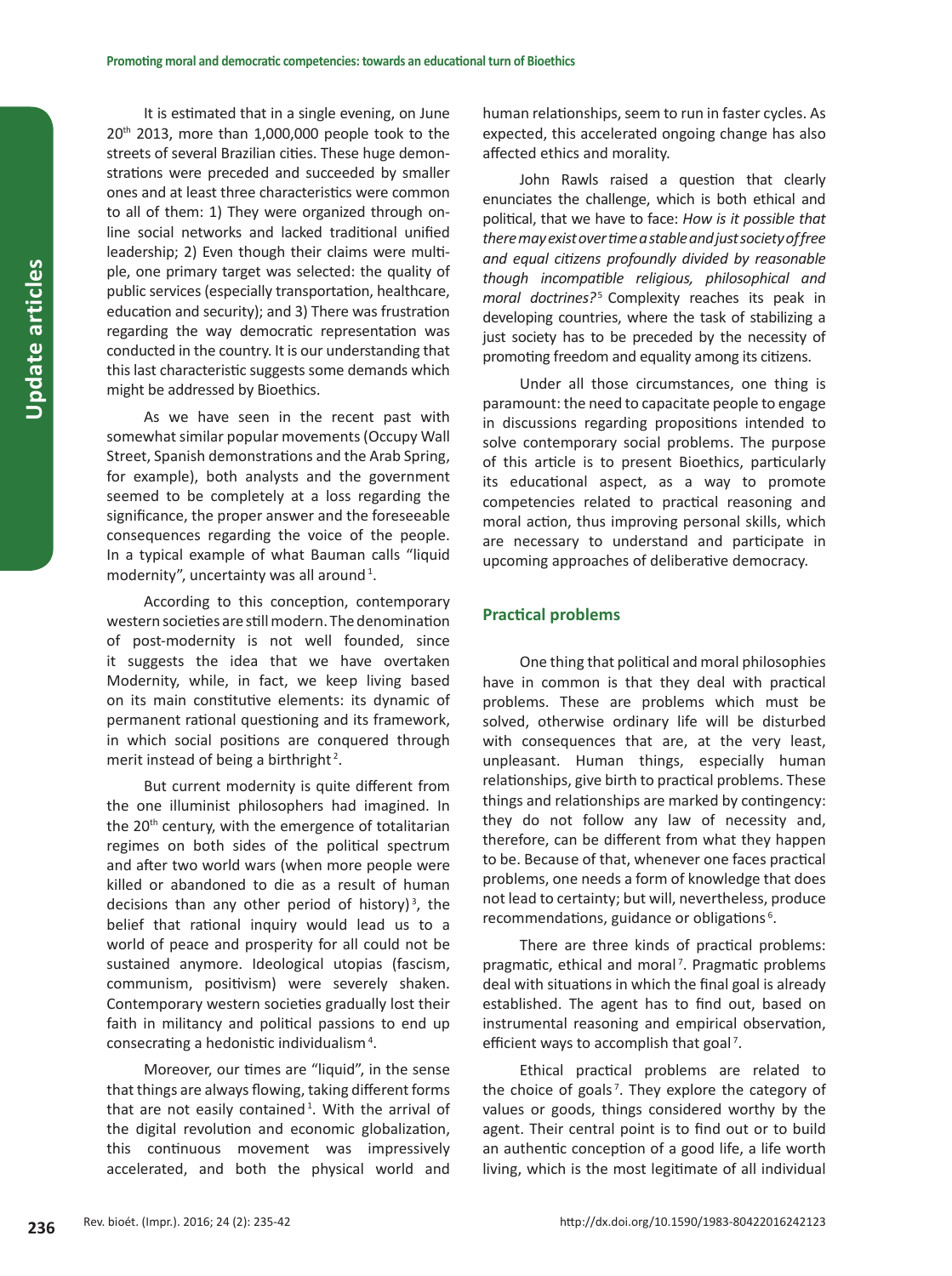enterprises: the search for happiness or, as the ancient Greeks would say, *eudaimonia*. In order to pursue that, it is necessary to have enlightenment and self-knowledge, which might be promoted by means of individual reflexive processes<sup>7</sup>.

Moral practical problems emerge from conflicts between different views of what constitutes a good life. Their central point is the justification and application of rules which establish reciprocal duties. Basically, moral problems are related to justice in interpersonal relationships, and this implies that agents should be able to put themselves in someone else's shoes and understand different world views. To accomplish that, individual reflexive thought is not enough: only through open and free discussions, in which communicative reasoning (reasoning that aims at comprehension rather than at manipulation and control) is employed, can just resolutions be achieved<sup>7</sup>.

Whenever these conflicts of needs and interests involve broad groups (such as the members of a city, a nation or even of the entire world), they may be described as political problems. In our view, since Bioethics deals with ethical, moral and political problems in the fields of biological sciences and healthcare, it might be a powerful tool in the endeavor of capacitating people to face contemporary pluralistic societies' practical problems.

#### **Promoting moral competence**

In the field of moral psychology, there is some agreement on the fact that moral behavior has two different, though inseparable, aspects: affect and cognition. To some extent, the context in which moral decisions are made and moral actions are performed influences these two aspects of moral behavior. While some authors stress the importance of feelings and emotions, others will emphasize rationality, and yet another group will focus on the socio-historical context.

An example of the last group is the social learning trend, which associates moral education to the observance and imitation of examples offered by relevant social roleplayers<sup>8</sup>. Even though this traditional approach is considered by many as the most efficacious means of teaching and learning moral behavior, it has some pitfalls. The most obvious one is that the models could be either good or bad and, thus, the simple imitation of relevant examples may lead people astray. Nevertheless, it is indeed a powerful way to influence moral behavior and, therefore, it will always be an important part of any educative approach to moral development to invest some effort on relevant social roleplayers' awareness and preparation in this area.

The social-intuitionist trend is among the first group. It believes that when one faces a moral problem one simply feels - based on emotions, intuition, and culture - the best course of action. Reasoning would follow in order to justify one's intuitive decision and/or to influence someone else's judgment. According to this view, people would reason as a lawyer trying to defend their intuitive position rather than as a judge trying to find out the correct decision<sup>9</sup>. Even though social-intuitionism recently developed an evaluative instrument based on its theoretical understanding of morality<sup>10</sup>, it still lacks a consistent body of empirical evidence to corroborate its vision.

Among rationalists, the cognitive-structural trend – by far the most empirically corroborated trend in moral psychology – defends the idea that affect is the source of energy for moral action. Affect would provide the stuff of moral ideals and moral orientation, thus motivating moral behavior<sup>11</sup>. Cognition, on the other hand, would lead this motivation towards decisive action; and it would have the function of applying moral ideals to specific situations in an organized and coherent way<sup>12</sup>.

Lawrence Kohlberg, the main author of the cognitive-structural trend, once defined the cognitive aspect as a competence, i.e., a capacity, skill or ability to perform something efficiently. According to him, moral judgment competence is *the capacity to make decisions and judgments which are moral* (i.e., based on internal principles) *and to act in accordance with such judgments* 13.

No matter the trend one chooses as a theoretical reference, it is unequivocal that we live in a time of motivational deficit when it comes to accomplishing moral actions. When Modernity reaffirms individual autonomy, it uncouples moral behavior from both divine salvation and secular conceptions of a good life, thus causing a motivational deficit. After all, why should one act fairly if it will neither help one's own life plan (sometimes it may actually jeopardize this plan), nor lead one to paradise?

Moral motivation is defined as the capacity to confer priority to moral values over other kinds of values (economic, social, aesthetic, etc.) whenever the agent faces a practical problem<sup>14</sup>. It means that moral values (such as freedom, honesty and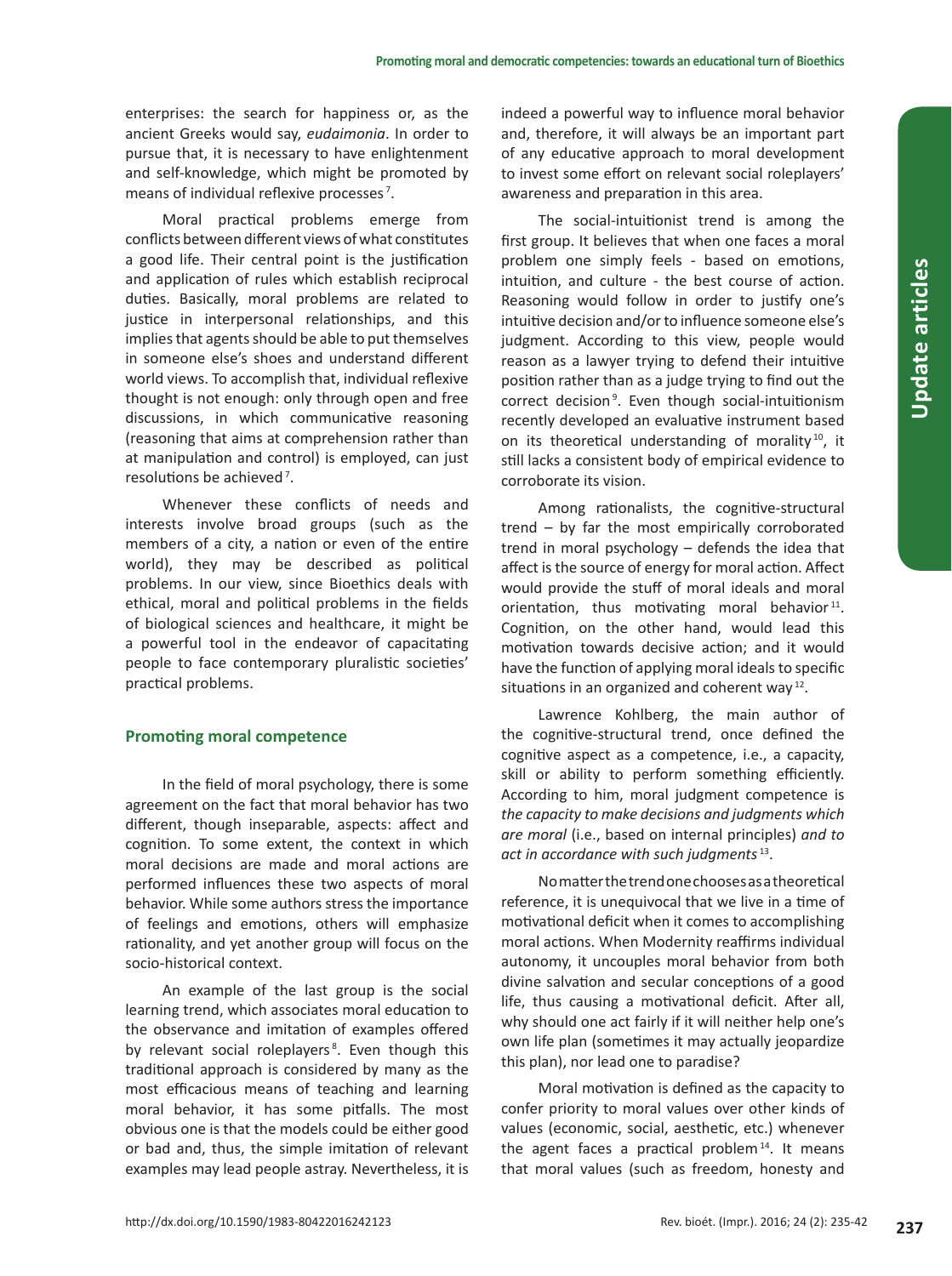justice) occupy the highest positions in a personal hierarchy of values. And since values are an affective investment, the reason, by itself, does not seem capable of motivating people to act morally.

In figure 1 we set forth a diagram, based on the "Dual Aspect Theory of Moral Behavior and Development" 12 and on the concept of moral judgment competence<sup>13</sup>, which expresses our comprehension regarding what happens in the human mind whenever we face a practical ethical or moral problem. According to the above mentioned theory, moral judgment competence leads values and ideals through moral decision making and behavior. However, if we pay attention to the very definition of moral judgment competence, we learn that it is founded on "internal principles" which, meanwhile, might be understood as a reflexive abstraction of the affective aspect. It suggests that affect and cognition are reciprocally influencing each other throughout the process that results in moral behavior.

**Figure 1.** Moral competence. Elaboration on the "Dual Aspect Theory of Moral Behavior and Development" using the definition of "moral judgment competence"



Neuroscience has already found evidence that corroborates a model according to which cognition and affect, thanks to their ongoing interaction, have to be balanced in order to promote moral behavior. Damasio observed that patients with brain damage in areas mainly responsible for emotional states, besides showing shallow emotional responses and uncaring behavior, also had trouble choosing the best course of action when facing a practical problem, despite otherwise intact cognitive capacities 15. He concludes that emotionless reasoning may prevent individuals, either sick or healthy, from assigning different values to different options, exposing a flat decision-making landscape. The idea is that feelings and emotions, instead of only disturbing reason, can also support it: emotional impairment is an important source of irrational behavior<sup>15</sup>.

From an educational standpoint, since, on one hand, rearrangements of values and the consequent multiplicity of views of a good life are considered legitimate, and, on the other hand, there is growing evidence of a positive interaction between affect and cognition in the management of practical problems, it seems important to invest educational efforts in both aspects of moral behavior (as well as in the improvement of contextual conditions which could complicate or facilitate moral performance). In this sense, educative interventions should aim at promoting the precedence of moral values over other sorts of values and the capacitating of individuals to elaborate, expose and defend reasonable plans for a good life.

However, in contemporary pluralistic societies, promoting moral competence (in its affective and rational aspects) is not enough. In a world where views of a good life are so diversified, individual conscience and goodwill do not suffice to justify moral actions and moral rules. The Kantian monologic perspective of the individual conscience is forced to expand itself to a dialogic intersubjectivity. In this sense, the idea of democracy, translated from the political to the ethical realm, inspires the presentation of another competence, which is pivotal to deal with moral and political problems in our times.

#### **The idea of democracy: from politics to ethics**

The idea of democracy, as most of the ideas that constitute the western tradition, was conceived in ancient Greece. Basically, the "power of the people" was characterized by a regime of government in which decisions that concerned the *polis* (political decisions) were made by the whole citizenry, and not by a sovereign or any privileged group. Those decisions were the result of a process of discussion and deliberation, conducted in the public square (the *agora*) and open to all citizens– which excluded women and slaves.

This was the procedure imagined by ancient Athenians to confer legitimacy to political decisions, since freedom of speech, equal opportunity of expression and a voting mechanism in which the vote of every citizen had the same weight, might transmute defeat into something more acceptable<sup>16</sup>.

But this form of direct democracy would be discontinued with the decline of the Greek civilization. Non-democratic decision making procedures prevailed all over the Middle Ages and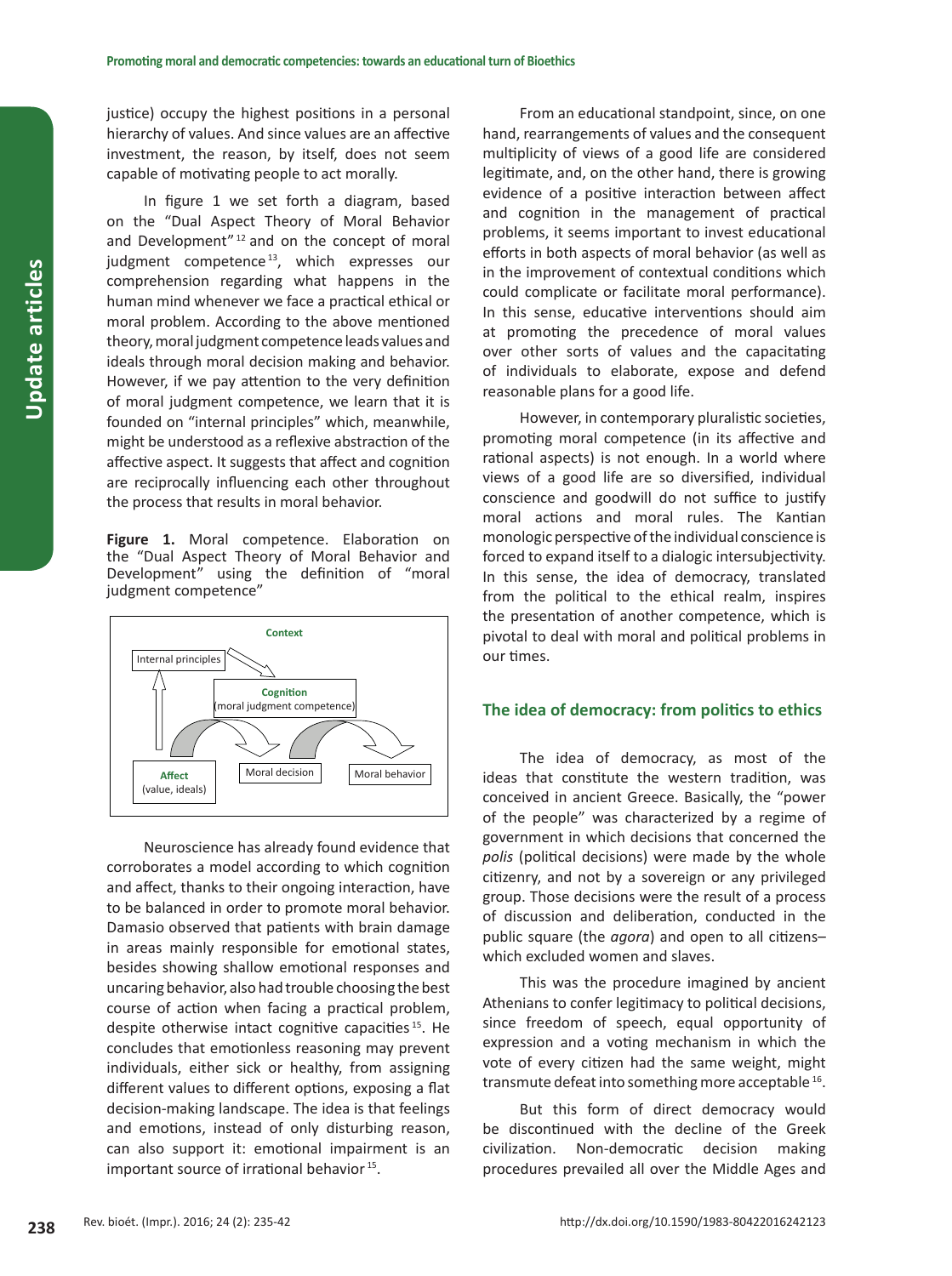only with Modernity were democratic procedures – then different from the ones invented by the ancient Greeks (representation and inclusion of all interested were important historical changes) – returned and eventually triumphant in western developed societies.

A democratic society goes beyond these procedural characteristics of a regime: it institutes rights that, among other things, protect reasonable minority world views against the will of the majority. Whenever popular sovereignty is exercised in a context of respect for all and takes into account the rights of minorities, democracy reveals itself as a moral concept<sup>17</sup>.

A government regime's or a society's procedural relationship between democracy and politics implies a fundamental necessity: the empowerment of people to participate in political decisions. The promotion of this individual democratic competence is, at the same time, a necessity and a consequence of democratic participation. Thanks to its discursive nature, democratic participation can develop practical reasoning, tolerance and mutual respect, while simultaneously gaining self-knowledge and self-realization<sup>18</sup>.

We may define democratic competence as the capacity to enunciate ethical discourses and engage in moral discussions, using communicative reasoning in order to produce and accept arguments as a mean to solve ethical conflicts<sup>19</sup>. According to Dewey<sup>20</sup>, in order to enter the fields of ethics and morals, democracy cannot be understood only as something external and institutional, but also as a moral ideal, a value in the name of which people will act. The author has introduced the idea of democracy as a moral value when he stated that *democracy* (…) *is a way of life, social and individual* 20.

From the individual standpoint, a democratic way of life represents one's freedom to plan one's own life and the capacity to execute this plan, utilizing cultural contributions to enrich it while taking into account its consequences to oneself and to others 21. From the social standpoint, a democratic way of life might be described as a set of attitudes that includes the renunciation of self-righteousness, honest conversation and good manners<sup>16</sup>.

Indian pacifist Mahatma Gandhi perfectly posed the challenge we have to face: *In true democracy every man and woman is taught to think for himself or herself. How this real revolution can be brought about I do not know* (…) <sup>22</sup>. We could not agree more with Gandhi's aim and we also share

his doubt: how could we promote the paramount revolution of making each human being think for him or herself? Education for and by Bioethics may be one such way.

## **Educating for Bioethics and educating by Bioethics**

We understand Bioethics not just as an academic interdisciplinary field where ethical conflicts in biological sciences and human healthcare are discussed, but mainly as a transcultural international movement which emerged from the cultural effervescence of the 1960s and from the necessity of an applied ethics related to contemporary uncertainties in biology and healthcare. Either as a social movement or as an academic field, we believe that Bioethics' main task is to share ethical enlightenment (providing information, propitiating discussion and reflection, improving the options for deliberation) and moral orientation (through revisable normative regulations) for the management of ethical and moral problems in the sciences of life and healthcare.

Because the fields of biological sciences and human healthcare are a typical example of the contemporary world's complexity and because their issues are of general interest (after all, human dignity is directly related to liberty and without appropriate health conditions we cannot talk about free human beings), we believe that Bioethics can instigate, at different levels of formal education, those competencies that would help people to face not only bioethical problems, but also more general current ethical, moral and even political problems.

In this sense, we foresee the contribution of Bioethics under two aspects: 1) Offering itself as a tolerant respectful *locus* of discussions, where different world views might peacefully interact in order to improve social life; and 2) Promoting, by means of educative interventions, moral and democratic competencies.

Education for Bioethics is a social need. Health is a central contemporary value and the capacity to insert it in any formulation of a good life is indispensable. Therefore, one ought to be competent to evaluate the justifications for the employment of new technological interventions in healthcare that one will sooner or later have to address. Because of that, it is important to promote a cognitive capacity that can lead moral values and ideals through decision making and action. But,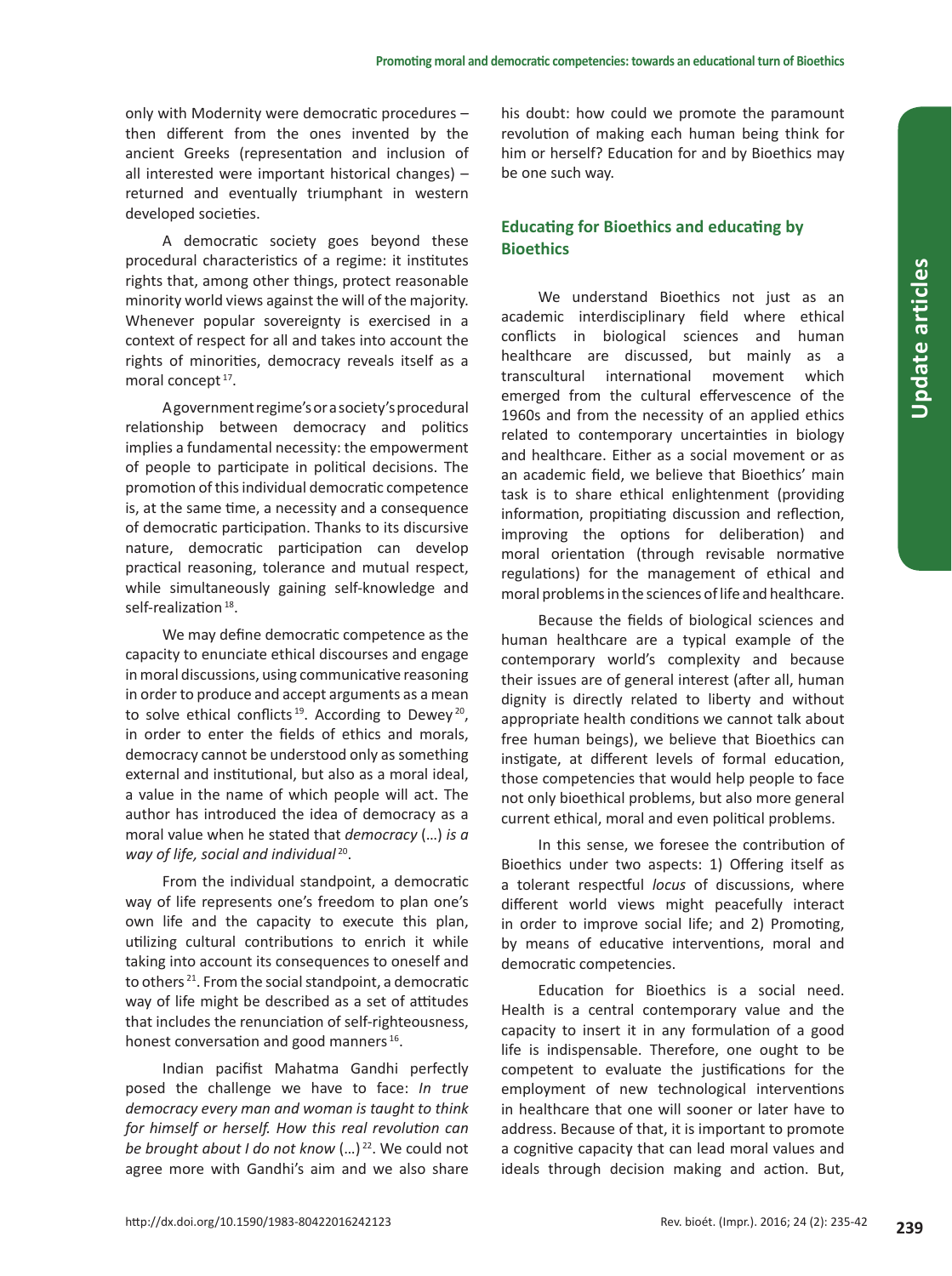in order to be able to do that, the agent should elaborate an ordained system of values in which moral values take precedence over other kinds of values – which implies a pedagogical exploration of affection, the motivational aspect of moral behavior.

But nowadays, particularly because of our choices' social impact, it is insufficient. In order to be considered legitimate in a democratic society, these choices cannot violate someone else's rights. Therefore, all choices which have some social impact will only gain legitimacy after being scrutinized and discussed. As a consequence, it is of the utmost importance to be capable not only to construct, expose and defend personal ideals of a good life, but also to listen, tolerate and – whenever it is possible – respect other people's ideals. All those capacities are explicit in the concepts of moral and democratic competencies.

The idea of education by Bioethics is inspired by Dewey's understanding of education by democracy 20. The development of moral and democratic competencies is, at the same time, a necessity to face bioethical problems and a consequence of this enterprise. Besides being intellectually riveting, bioethical issues are individually and socially important. A creative exploration of a Bioethics' set of themes may capture and maintain people's attention, especially from adolescence onwards, in times when Liquid Modernity spreads plenty of information and individuals are surrounded by a large set of attractions.

#### **Towards an educational turn of Bioethics**

Bioethics has been an environment created and inhabited by specialists. Even assuming that they are prepared and well intentioned, could these specialists speak for others with legitimacy and reliability? This is a really difficult problem, particularly in regions where social disparities are enormous, as it is in Brazil: even if we managed to include all interested in the discussions with equal opportunity to participate, a strong imbalance in communicative capacity would still exist. Large groups (those socially more vulnerable) have trouble expressing their views. The alternative of finding representatives to speak for them is highly questionable.

For all that which was presented in this paper, we suggest that Bioethics should be led to an educational turn – the term "educational turn" is inspired by the term "linguistic turn", which is enshrined in 20<sup>th</sup> century philosophical lexicon, meaning that philosophy should focus primarily on the relationship between itself and language. Any Bioethics which is not also an educational act is prone to lose most of its significance. It is troublesome to see bioethicists engaged in complicated discussions, diverging on points whose relevance is sometimes quite questionable and without noticing that, at the end, when they have eventually settled all those points, nothing would be really solved: men and women, who needed to be educated, would stay uninformed and impotent.

Surely, discussions on bioethical themes are useful in the search of consensus or agreement, but, if we intend to include all concerned, it is paramount to promote moral and democratic competencies on a large scale. Besides, it is through broad participation that any normative regulation on bioethical issues will gain legitimacy. Our understanding is that bioethicists from any line of thought should expose their ideas not only by aiming at conflict resolutions, but also – and mainly – with a pedagogical concern regarding clarifying problems and in a way that could help all interested with their choices.

This emphasis on education for and by Bioethics that we propose goes hand in hand with the notion of development as freedom presented by Amartya Sen<sup>23</sup>. According to him, development consists of the elimination of privations that limit individual choices and opportunities <sup>23</sup>. Therefore, besides searching for institutional improvement and justice in the distribution of social burdens and benefits, societies – especially developing world societies – should understand development as a process of the expansion of liberty<sup>24</sup>. This is the profound sense of promoting moral and democratic competencies: enabling people to confer feasibility to things they consider worthy to do. This capacity is a form of freedom: the freedom to adopt different life styles<sup>23</sup>.

#### **Final considerations**

As we mentioned at the beginning of this article, democratic representation was one of the main targets of Brazilian demonstrations that took place on June 2013. In a moment when political parties are despised and politicians abhorred, it is likely that some form of direct democratic participation will gain importance. If this proves to be the case, the promotion of citizens' moral and democratic competencies will be more pivotal than ever.

Bearing in mind its origins as a social need for ethical enlightenment and moral orientation,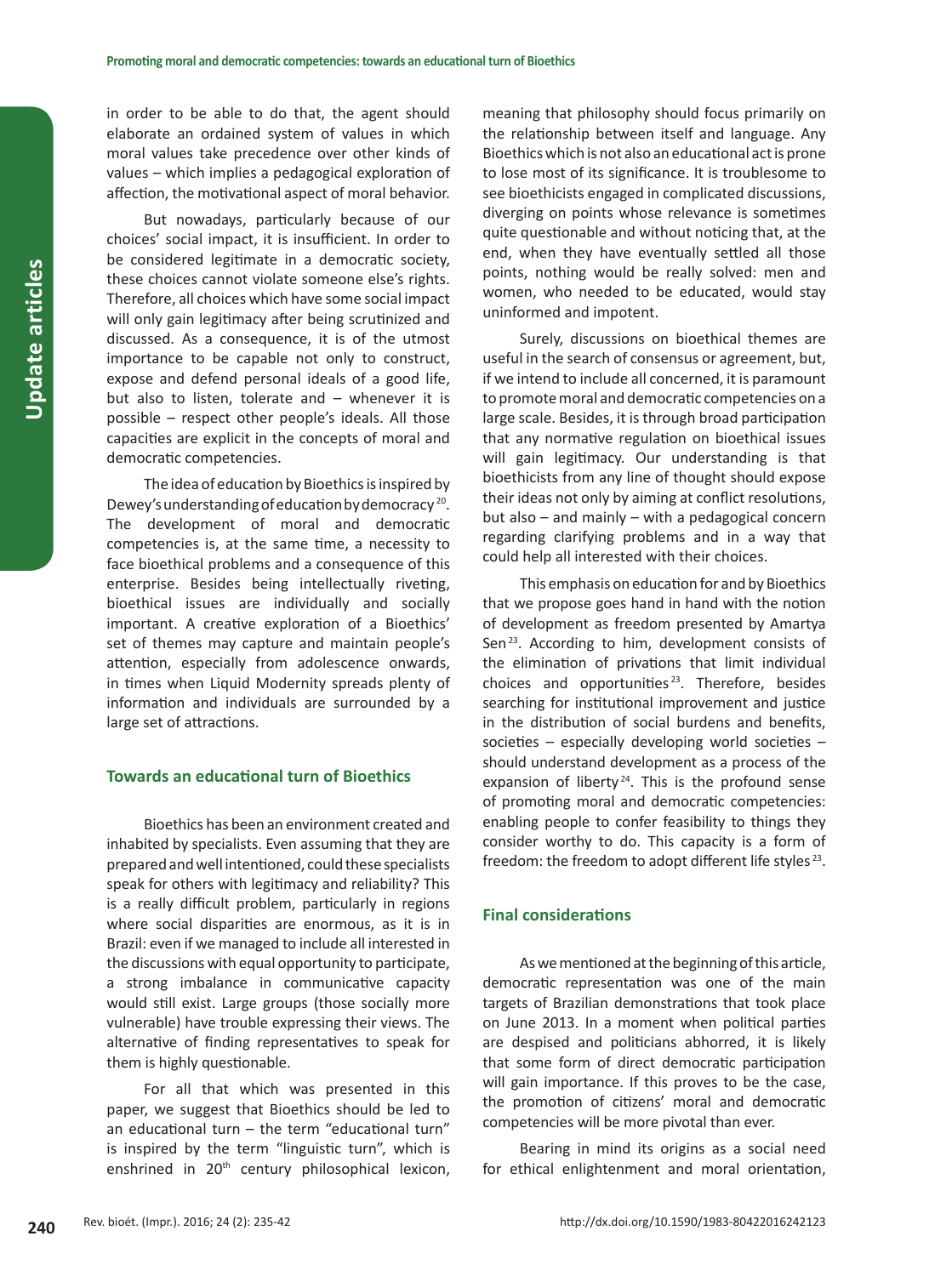the academic field of Bioethics could support the elaboration of a rather interesting educative toolbox to foster those competencies. This toolbox might contain a set of interventional and assessment instruments recollected from multicenter experiences which need not to be affiliated to a unique philosophical school or psychological trend.

In this sense, it is noteworthy that a Brazilian network of Bioethics' professors (Rede Brasileira de Professores de Bioética) is being organized and a meeting is scheduled for July, 2016. This is an example of how bioethicists might make themselves contactable in order to exchange teaching experiences. There are plenty of teaching tools that could be presented in meetings and workshops (methods for case discussion, employment of arts and literature to trigger evaluation of moral values, clips of movies etc.). When it comes to the issue of assessment, the Achilles' heel of ethics education, it is paramount to point out that the instruments available (such as the Moral Competence Test, The Defining Issues Test, the Moral Judgment Interview, the Moral Foundations Questionnaire etc.) are useful only to assess the impact of some educational interventions on a group of participants' moral development; these tests must not be used in order to grade or select particular individuals.

It is our view that Bioethics should mean the sharing of the human condition and the improvement of social life. It could help people to meet the conditions not only for surviving, but also for actualizing life projects which are reasonable and compatible with others' similar projects <sup>25</sup>.

Finally, what we propose as an educational turn is that Bioethics should serve not just as a bridge to the future and between science and humanities (as Potter imagined when he created the neologism), but also as a bridge over the vast gap that separates the individual *de jure* from the individual *de facto* <sup>1</sup> , an individual who is capable of imagining, constructing and defending, democratically, his or hers ideals of a good life.

### **Referências**

- 1. Bauman Z. Liquid modernity. Malden: Polity Press; 2000.
- 2. Heller A. A Theory of modernity. Oxford: Wiley; 1999.
- 3. Hobsbawn E. The age of extremes. New York: Pantheon Books; 1995.
- 4. Lipovetsky G. Hypermodern times. Malden: Polity Press; 2005.
- 5. Rawls J. Political liberalism. New York: Columbia University Press; 2005.
- 6. Canto-Sperber M, Ogien R. Pratique. In: Canto-Sperber M, editor. Dictionnaire d'éthique et de philosophie moral. Paris: Presses Universitaires de France; 2004. p. 1524-34.
- 7. Habermas J. On the pragmatic, the ethical and the moral employments of practical reason. Justification and application: remarks on discourse ethics. Cambridge: The MIT Press; 1993. p. 1-18.
- 8. Bandura A. Social learning theory. New York: General Learning Press; 1971.
- 9. Haidt J. The emotional dog and its rational tail: a social intuitionist approach to moral judgment. Psychol Rev. 2001;108(4):814-34.
- 10. Graham J, Nosek BA, Haidt J, Iyer R, Koleva S, Ditto PH. Mapping the moral domain. Journal of Personality and Social Psychology. 2011;101(2):366-85.
- 11. Piaget J. Six psychological studies. New York: Vintage Books; 1968.
- 12. Lind G. La moral puede enseñarse: manual teórico-practico de la formación moral y democrática. Ciudad de Mexico: Trillas; 2007.
- 13. Kohlberg L. Development of moral character and moral ideology. In: Hoffman ML, Hoffman LW, editors. Review of Child Development Research. New York: Russell Sage Foundation; 1964. p. 381-431.
- 14. Rest JR. Background: theory and research. In: Rest JR, Narváez D, editors. Moral development in the professions: psychology and applied ethics. Hillsdale: Lawrence Erlbaum Associates; 1994. p. 1-26.
- 15. Damasio A. Descartes' error. New York: Penguin Books; 2005.
- 16. Ribeiro RJ. Democracia. São Paulo: Publifolha; 2001.
- 17. Larmore C. The moral basis of political liberalism. Journal of Philosophy. 1999;96(12):599-625.
- 18. Warren ME. The self in discursive democracy. In: White KS, editor. The Cambridge companion to Habermas. Cambridge: Cambridge University Press; 1995. p. 167-200.
- 19. Lind G. Teaching students to speak up and listen to others: fostering moral-democratic competencies. In: Lund DE, Carr PR, editors. Doing democracy: striving for political literacy and social justice. New York: Peter Lang; 2008. p. 319-36.
- 20. Dewey J. Problems of men. New York: Philosophical Library; 1946. p. 57.
- 21. Aikin WM. The story of the eight-year study. London: Harper; 1942. v. 1. (Adventures in American education)